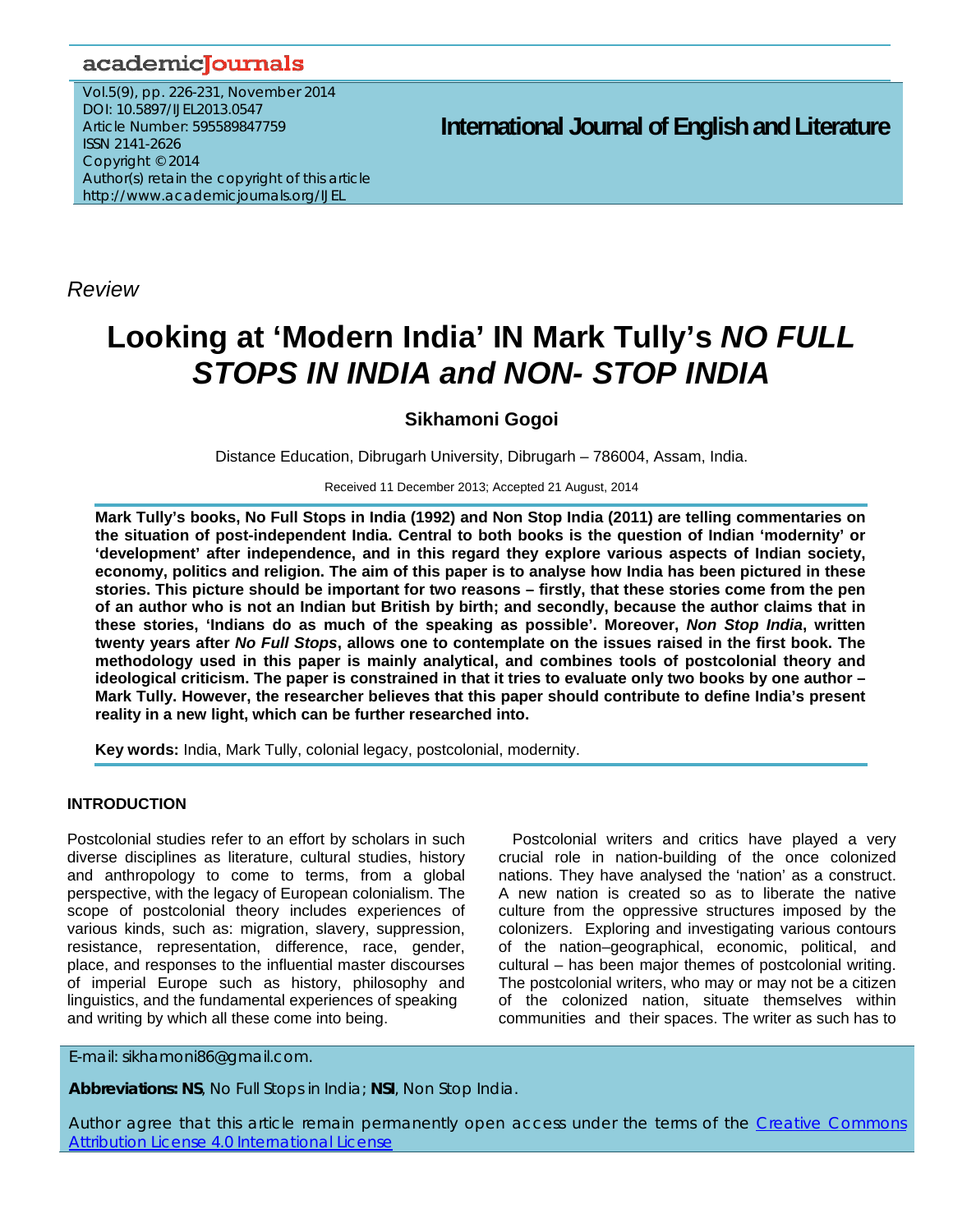be a part of the people's life, their relationships, emotions, histories, and memories. Their writing delves into the modes of constructing, imagining, and representing the nation. Many post-colonial critics are however critical of this concept of 'nation'. Benedict Anderson, in his *Imagined Communities*, has expressed the nation's ambivalent emergence thus:

*The century of the Enlightenment, of rationalist secularism, brought with it its own modern darkness. . . . [Few] things were (are) suited to this end better than the idea of nation. If nation states are widely considered to be 'new' and 'historical', the nation states to which they give political expression always loom out of an immemorial past and ... glide into a limitless future. What I am proposing is that Nationalism has to be understood, by aligning it not with self-consciously held political ideologies, but with large cultural systems that preceded it, out of which - as well as against which - it came into being (Anderson, 1991).* 

Impressed by Anderson's views, Homi K. Bhabha also talks of nations in his edited volume, *Nation and Narration*. In this work he pushes the discourse to the borderline of history, to the limits of race and gender, not in order to formulate a general theory, but to consider the productive tension of the perplexity of language in various locations of living. He offers an exhilarated sense of alternate possibilities in which a culture is in permanent transition and incompleteness. Bhabha tries to emphasize the connection between nation and narration: "Nations, like narratives, loose their origins in the myths of time and only fully realize their horizons in the mind's eye" (Bhabha, 1990). Here Bhabha argues that our sense of nationhood is discursively constructed: it is narrativized. He also points out that the colonial authority, the power of the national narrative seems entirely confident of its consistency and coherence, but is all the while undermined by its inability to really fix the identity of the people, which would be to limit their identity to a single overpowering nationality. He adds further that the narrative of nationality is continually displaced by other identities, like sexuality, class, religion or race, and there can be no end to this displacement. Bhabha also sees the nation as the most important symptom in an ethnographic study of modernity in which the observer must simultaneously be the part of the observed. He popularized postcolonial theory by giving new terms such as, Hybridity, Mimicry, the other, etc. to it. In *The Location of Culture*, Bhabha 1994, uses concepts such as mimicry, interstice, hybridity, and liminality to argue that cultural production is always most productive where it is most ambivalent.

#### **SITUATING TULLY IN INDIA**

Mark Tully belonged to the last generation of British

Empire in India. He was born on October 24, 1935 in India. His father, William Scarth Carlisle Tully, was a stern British who worked for a very old and reputable managing agency, Gillanders Arbuthnot. He did not have a very cordial relationship with his father, who he claims was a 'stern moralist' with a very bad temper. His father was also against mixing up with the natives (Indians). He believed in the supremacy of the British as against the inferiority of the Indians. Throughout his whole life in India, Tully's father kept himself and his family aloof. They continued to eat British dishes and practised their Christian faith.

Tully had an elite British-style education. At the age of four, Tully was sent to a British boarding school in Darjeeling, a hill station in eastern India. Due to World War II, he was unable to return to England right away for his education as was common for most British children in India. At the age of nine, he with his family returned to England. While in England, he attended first Twyford School (Hampshire) from the age of nine to thirteen and then Marlborough College (a public high school). During this time, Tully began what he calls his "long rebellion" against everything his father wanted him to be. Included in this was his zeal for India. He returned to India in 1965, at the age of thirty, as a BBC correspondent. He was BBC's Bureau Chief in Delhi from 1972 to 1993. In 1994, he resigned from the BBC, though he continued living in India.

Tully has also written a number of books on India. Tully's first book on India *Amritsar: Mrs Gandhi's Last Battle* (1985) was co-authored with his colleague in BBC Delhi, Satish Jacob; the book dealt with the events leading up to Operation Blue Star, the Indian army's attack on Sikh extremists in the Golden Temple at Amritsar. His next book *Raj to Rajiv: 40 Years of Indian Independence* was co-authored with Zareer Masani, and was based on a BBC radio series of the same name. In the US, this book was published under the title *India: Forty Years of Independence*. Tully's *No Full Stops in India* (1991), a collection of journalistic essays, was published in the US as *The Defeat of a Congress-man*. Tully's only work of fiction, *The Heart of India*, was published in 1995. In 2002 came *India in Slow Motion* coauthored with Gillian Wright. Tully later wrote *India's Unending Journey* (2008) and *India: The Road Ahead* (2011), published in India under the title *Non-Stop India*. In the area of religion, Tully has authored *An Investigation into The Lives of Jesus* (1996) to accompany the BBC series of the same name, and *Mother* (1992) on Mother Teresa. The anonymously authored *Hindutva Sex and Adventure* is a novel featuring a main character with strong similarities to Tully.

#### **MARK TULLY'S** *NO FULL STOPS IN INDIA AND NON STOP INDIA*

*No Full Stops in India* (*NS*) is a collection of true stories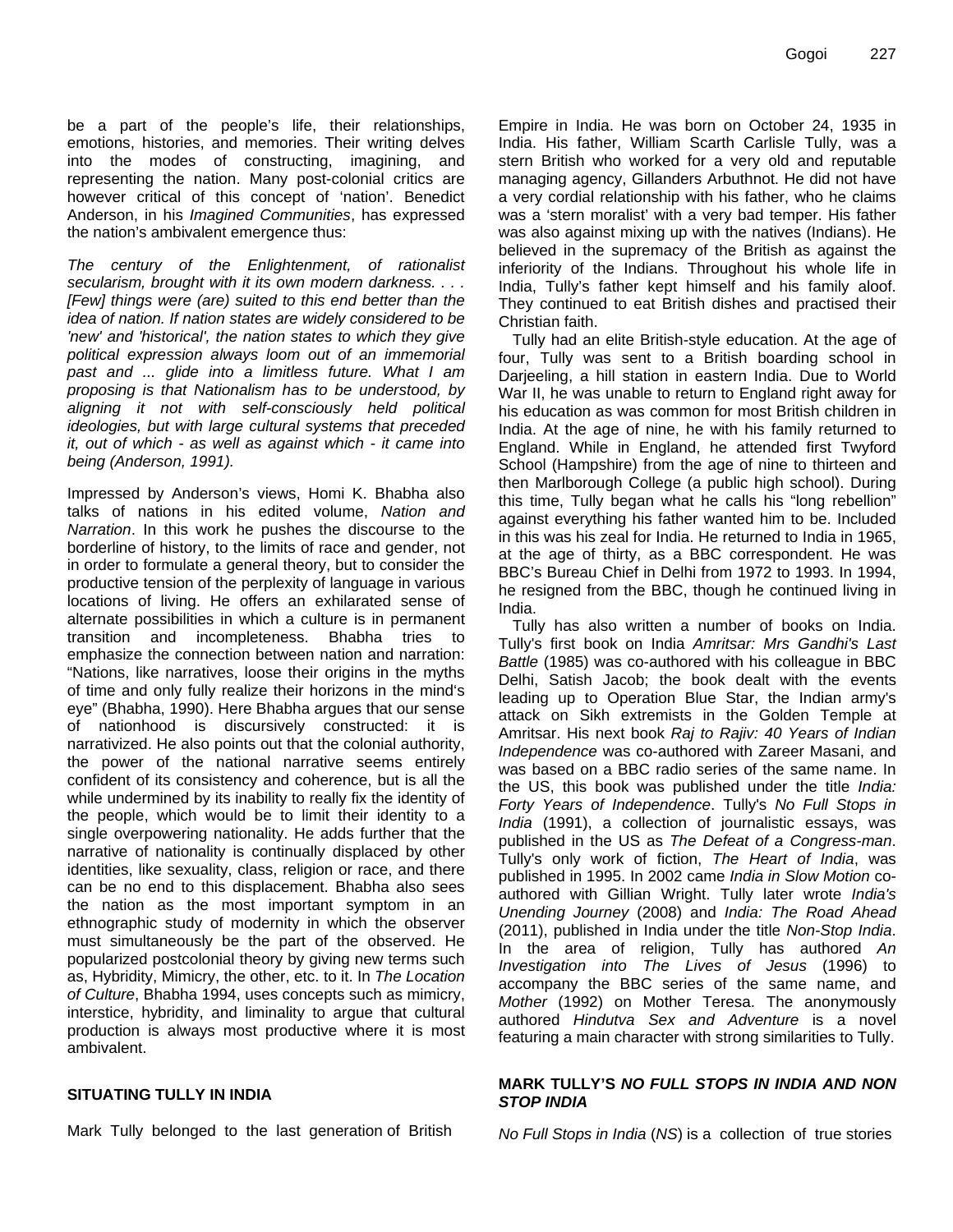based on real experiences of the author, Mark Tully. He writes about the people and places he visits in India throughout his career as a BBC correspondent here. About these stories he says in the Preface to *Non Stop India* (*NSI*) that in them he has "let Indians do as much of the speaking as possible", so as to overcome the probable accusation that being a foreigner he could not comprehend the Indian situations. While Tully writes a lot about politics in this work, he also uses the stories to comment about social issues. His observation and description of the Indian landscape and lifestyle has got an alignment on the colonial past. He finds the construction of the post-independent Indian nation on the theoretical dimensions of the West inappropriate. In the 'Introduction' to *NS* he writes: "…India is still a land dominated by foreign thinking, and I would suggest that that thinking is just as alien as the brown sahibs'. Colonialism teaches the native elite it creates to admire – all too often to ape – the ways of their foreign rulers." (*NS*, 3) India, according to him, has not yet developed its own 'ideology' or 'attitudes' or 'institutions' of its own; but has adopted those of the West. He continues that: "What are required are politics and a political system which are relevant to India's past traditions and present circumstances" (*NS*, 11) and also that "[India] must adapt [latest] knowledge to its own problems, it must bind on its own traditions and beliefs" (*NS*, 12). Tully, in these stories, has tried to depict why and how Indian ground reality has not changed in the positive way for the majority of Indians even after independence – Cultural imperialism has threatened the cultural and spiritual Indian base; agrarian economy has constantly been bullied by the rapidly developing corporate world; education has invariably come to be understood as Western modelled English education; even Indian politics has turned out to be alien to Indian needs. In the short story collection, *Non Stop India*, he tries to illustrate "what has happened in the twenty years since Indian enterprises were freed from the shackles of the Licence-Permit Raj and the entrepreneurship so long tied up in red tape was allowed to flourish" (*NSI*, ix).

Tully, by talking to Indian people at different Indian locale, has tried to access the effects of modernization on Indian society, particularly on villages. Even after independence majority of the Indians are poor. Their life has always been innately built up with religion. But the so called 'modern India' is bereft of the religious Indian ethos so essential to Indian life. In "The Rewriting of the Ramayan", Tully has tried to unveil the secrets to the success of the '*Ramayan*' television series in India. *Ramayan,* according to Moti Sagar, was "about everything that the élite doesn't like, considers awful – religion, superstition, women obeying their husbands, dynastic rule" (*NS*, 129). It was 'something very Indian' which was able to relate to and also bind majority of the Indians. Ramanand Sagar even elaborates on the relevance of *Ramayan* to present day politics. Even after

twenty years Moti Sagar believes that "'myth has a tremendous power in India'" (*NSI*, 87). But this power has at times been misused to meet political ends. In "Operation Black Thunder", the traumatised atmosphere resulting out of the Golden Temple issue has been vividly depicted. The unhealthy politics of secularism versus Hindutva has long pervaded the Indian political scene. Glancing through the developments in this regard through two decades, Tully contemplates: "…although much of the steam seems to have gone out of the secular versus communal issue, the Congress Party … still lose no opportunity to accuse the BJP of communalism… Has India … reverted to the old culture where religion and politics were naturally separate, or could there be a return to tumultuous times?" (*NSI*, 104).

Tully is most concerned with the displacement of workers, changes in attitudes towards religion, caste, politics, and social hierarchy, and the role of women. In "The New Colonialism," Tully describes the small seaside town of Mahabalipuram, about thirty miles south of Madras. The place since antiquity is known for its temples, spiritual art and sculpture. But Tully observes that with modernism has crept in commercialism or what can be called 'second/modern colonialism'. Business and tourism, the two departments or indices to new imperialism, have taken over the traditional art of Mahabalipuram - the art rooted in the matrix of Indian culture and history. As such it is the non-Indians or the Indian elites rather than the poor Indians, who get engaged in these works. The art and sculpture produced by Indian artisans are brought in cheap rates by the foreigners or they use cheap labour and raw materials to produce art works which are then sold outside at a large profit. Tully ends the story with a very telling episode of a poster exhibited by an American sculptor, Henry Schiowitz:

*Schiowitz dominated the poster, dressed in a white lungi. His bare chest was garlanded with marigolds and he held a cobra in his raised hand. At the bottom of the poster were Indian carvers, pygmy-sized compared with the great American, working outside their mean huts – the victims of cultural imperialism. (NS, 85-86) [Emphasis added]* 

Tully claims that some changes resulting from modernization are not good. In "Typhoon in Ahmedabad," he discusses how modernism has crept into the city, how the political dimensions have changed and how technological developments have led to worker displacement. Tully agrees with the American historian, Kenneth Gillion that in the city of Ahmedabad, "there was little British investment; there were never many Englishmen in the city; there was no higher education to speak of; the English language was understood by a few; and there was no English press" (*NS*, 239). After independence changes have come about in the political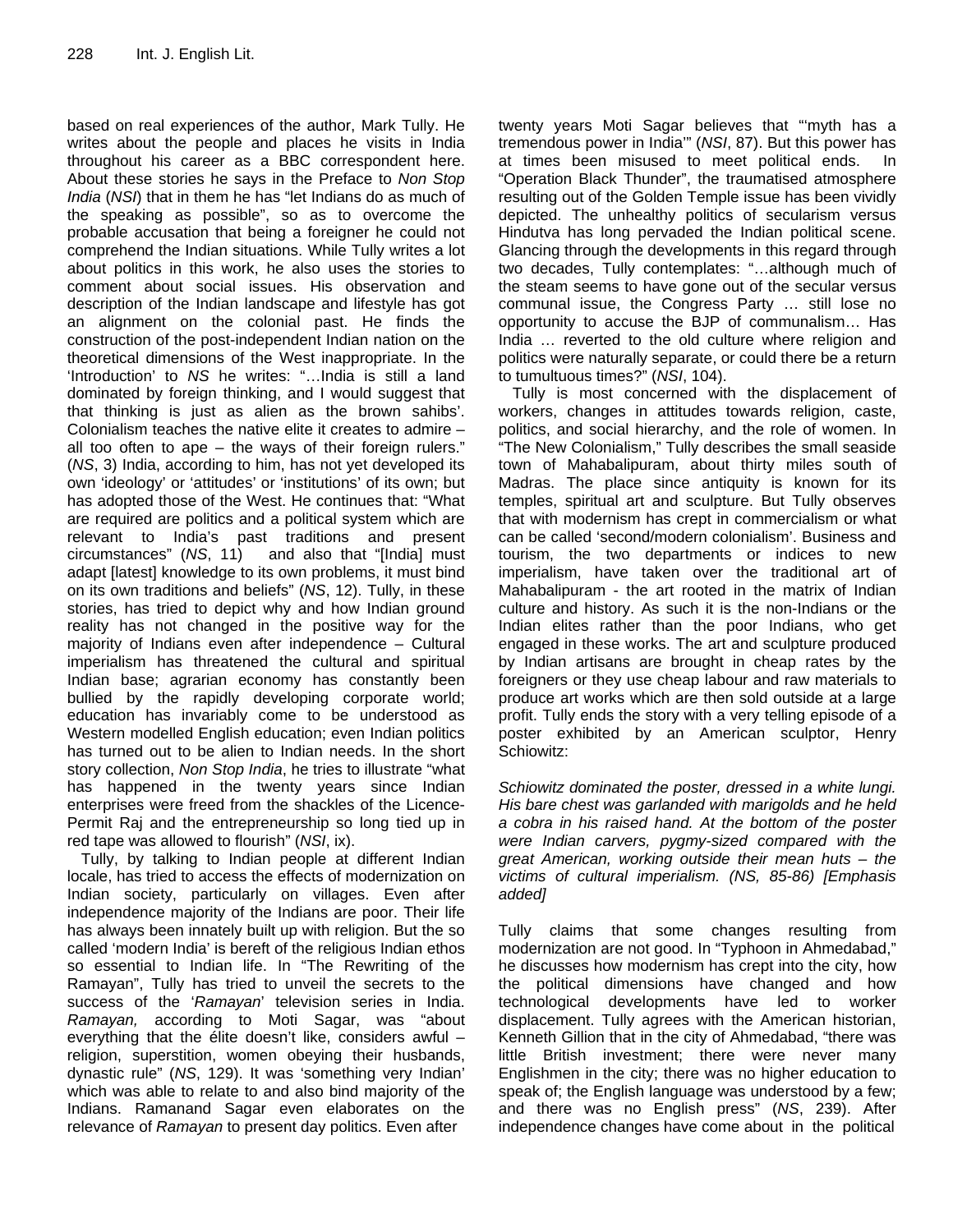sphere; where clashes between political parties find social colouring in the form of community riots. Though these riots are seen as rivalry between the Hindus and Muslims, they were actually initiated by political parties to meet their political needs. A member of SEWA says: "These sahibs [elite Indians] are the people in this city who want to divide us, to keep us down, but we will fight back – together" (*NS*, 267). This city has been known for textiles, he writes about how traditional mills have been undermined by new powerful looms. Ahmedabad, he claims, is dying as a result of the dying textile mills. The families who owned the mills have ignored new markets and new technology. They have taken their success for granted. Over 35,000 Muslims and Harijans, traditional weavers, have lost their jobs. Many turn to bootlegging and other illegal occupations to support their families. Similarly, in Molanpur, cobblers are unemployed because of the invention of cheap plastic. There are, of course, many schemes and strategies taken up by the government or non-government organisations to provide self-employment to the rural poor after independence. Tully has discussed various government schemes like the National Rural Employment Guarantee Scheme, where the success rate is very low and remains much behind the projected target. In "Framing Futures", Tully talks about the working of public and private sectors in Indian economy and also the various strategic measures adopted. Strategic measures like 'cost-engineering', 'from farm to fork', 'contact farming', etc. have been executed in many Indian states like Punjab. But, while talking to many farmers and NGOs, Tully finds that these strategies are not very successful throughout. Tully feels that the failings are because these strategies, developed in the West, need to be tailored to Indian circumstances before implementation. For example, referring to the crisis caused to the Microfinance industry in 2010, Gurcharan Das, a champion of microfinance cites one instance, "Can you believe it? … We are being asked to get clearance for every loan, that means getting pre-approval for millions of women for millions of tiny loans" (*NSI*, 140).

Tully also objects to the impact, the West is having on religion in India. He claims that since religion is not given much importance in the West, Indian elites, influenced by the West are also beginning to ignore their religion. He fears that the elite's secularism will lead to a disrespect for religion and states that "the vast majority of Indians, who do not enjoy the benefits of modernity, still believe that religion is one of the most - if not the most important - factors in their lives" (*NS*, 5). It dictates food preparation, social hierarchy, family behaviour, and many parts of daily life. The power of religion and spiritual values has been reflected in all the stories by Tully. One such instance is of Swami Ram Dev, a comparatively young Yoga teacher and Hindu saint. This man had got his 'break' with his divine preaching and Yogic practices. His naturopathy and yoga healing practices perhaps adhere to the Indian life and ethos, for he claims so many

followers throughout the country. Tully claims that modern Indians are following the western example of limiting religion to the personal domain. He argues that "the best way to destroy a people's culture and identity is to undermine its religion and language" (*NS*, 4). Mark Tully reminisces of a harsh judgement directed at him by Maulana Amir Rashadi, "'You came here with your East India Company to loot the country and rule over us. *Now there are East India Companies on every corner with every politician looting.*'" (*NSI*, 61) [Emphasis added].

The deterioration of the traditional caste system as a result of modernization also greatly concerns Tully. He defends the caste system and states that it adapts to circumstances and has positive as well as negative aspects. In "Ram Chander's Story", he provides examples of how the caste system helped Ram Chander (Tully's servant) when he left his village and went to Delhi. On his way to Delhi, he met a member of his caste who took him to his home and offered to help him until he found a job. The next day Chander became lost and was helped by a dhobi (washer man). He was given a place to stay, food to eat, and was helped to find a job. Similarly, he tells how Kamal, a relative of Chander's, defends the system. Kamal states that "only biradari people (same sub-caste) help you in times of trouble" (*NS*, 50). The strong kinship, which provides a wider support group than the family, is the positive aspect of caste system. But, it is negative in that it is a social construct which perpetuates tensions and atrocities. Tully finds that the social barrier between different castes has decreased to a considerable extent. In "Caste Overturned", he reveals the changes in lifestyle of the Dalits, the improvement in education, the changes in the works they do and their social relations with people of other castes. Of course, opinions vary regarding the extent of changes.

Tully writes about women's position in family and society as well. In *No Full Stops,* a woman states that "These men just think we are there to do the work for them . . .". He also condemned traditions like 'Sati' which made a widowed woman kill herself by burning herself in her husband's funeral pyre. He showed concern with empowering women. He tacitly argued that women should become informed and should strive for change. In "Ram Chander's Story", Ram Chander's daughter uses an IUD for birth control but she complains when villagers force her to remove it. They consider its use immortal. In *Non Stop India*, too Tully talks about the success of Indian women. He talks about the success achieved by many Dalit women, including Mayawati; appreciates the works done by women run NGOs; and even goes on to talk about the success of women from the remotest area of North-East India.

Commerce and business are other areas that Tully feels Indians are learning from the West and that do not apply to their culture. He states that Indians studying business in the U. S. learn how to manage large corporations, while Indian businesses are still largely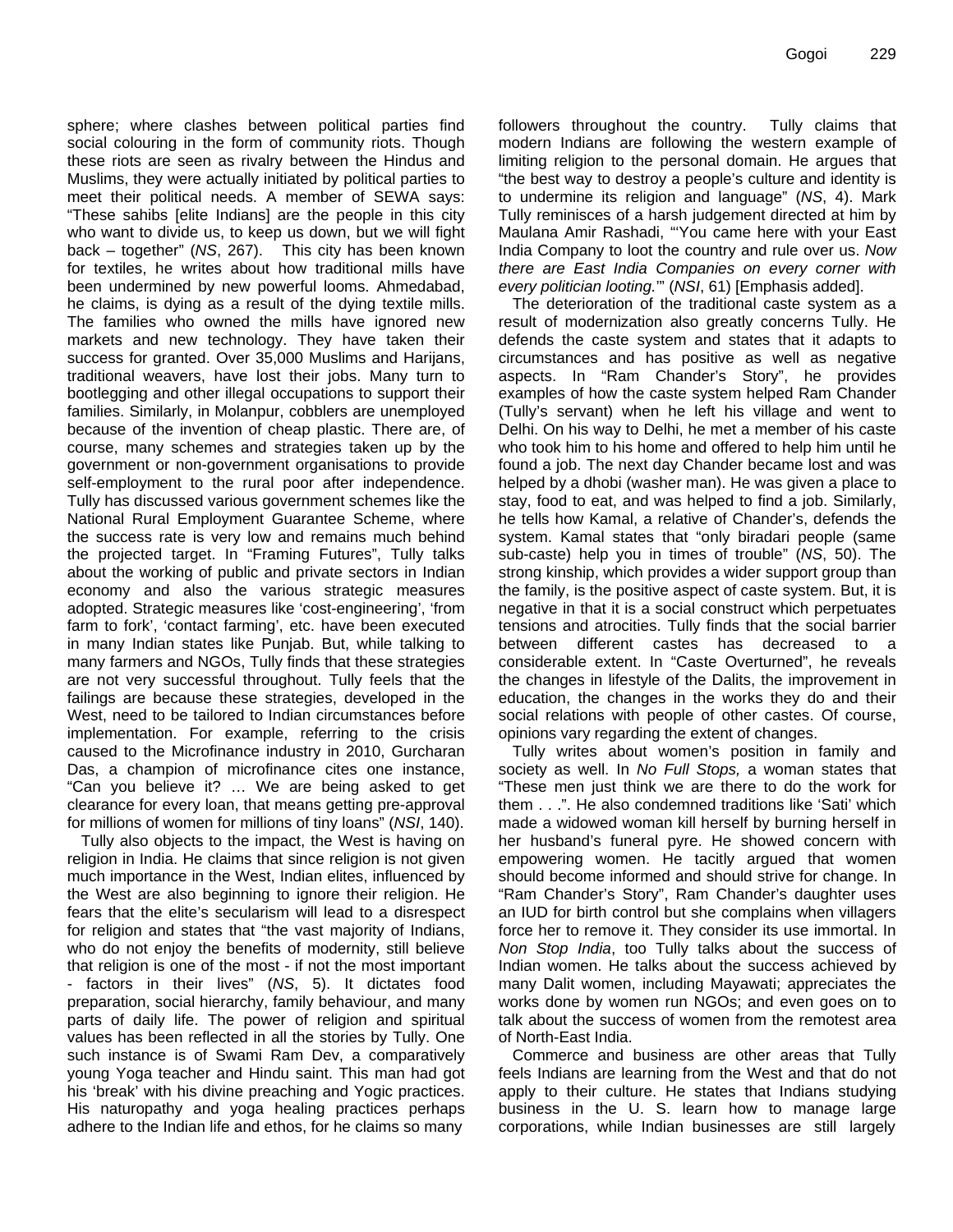small family run operations. Similarly, U. S. trained Indian physicians learn to use the latest technologies, which are neither readily available in India nor affordable by the average Indian (since the majority of Indians do not have health insurance). He argues that basic inexpensive treatments are needed instead. Indians should apply their knowledge and technology to their own problems Tully argues. In "Entrepreneurship Unleashed" he talks about the struggles and progress of the Tata Group, one of the biggest names in Indian business. He tries to figure out its journey from its inception, through the Second World War, through the difficult post-Independence decades of the Licence-Permit Raj, up to the present. At present, Tata is not only an Indian group but a multinational company. But, it has kept in mind the needs of Indians, at the same time nurturing 'ambitions … [to] go to other soils as well' (*NSI*, 189), the Tata Nano being a good example of tailoring for the Indian market. Despite the realisation that it is frustrating to do business in India because of so many interferences of ministers and regulators, R. Gopalakrishnan, the executive director of Tata Sons, believes that 'Indian is at a very important turning point' and as in Bhagavad Gita 'God Krishna … will reappear when everything is in disarray' (*NSI*, 190).

After reading Tully's stories, it is apparent that he is passionate about his belief in India's traditional values. His writings, which are centred primarily in Indian villages, are a call to preserve India's culture, which he feels, is being destroyed as a result of modernization and negative influences from the West. He shows how the lower castes and women are trying to improve their lives, and how difficult change is especially since the elite are so determined to keep things the same. In addition, Tully shows the rampant corruption among politicians, police, and government officials, making life even more difficult for those who can ill afford the bribes commonly expected. Yet, he perhaps believes with R. Gopalakrishnan that "there is hope in [India's] present crisis" and that one day there would be an India "where there are clear-cut policies, where there are not all those people, those linesmen ... who can stymie you, an India where there are not the flip-flops in policy… an India which could never be said to be in danger of becoming a Banana Republic" (*NSI*, 189).

# **CRITICAL APPRAISAL**

Tully is a British writing about India. His formative years, 1944-1965, were spent in England and which made him more a British than an Indian. However, his long career, thirty years, in India as a BBC correspondent brought him very close to India. His affinity to Indian people and culture is very evident in his writings. In *No Full Stops in India*, he writes: "On many occasions I still have difficulty in knowing how to be a foreigner in India…". While attending a wedding of his servant's daughter, he wanted

to be more involved with the wedding festivities but was very conscious of being treated differently. People treated him like royalty and maintained a distance because he was not only a foreigner but also Chander's employer, making the differences too great to be bridged. Tully expresses his desire to overcome these boundaries but acknowledges that in reality he must live within the traditional constraints of Indian society.

In an interview when asked if he can be considered Indian, Tully stated "No, I am a Briton who has been deeply influenced by India. But I want my epitaph to read 'A person who really loved India,' and I wish to be reborn an Indian." He does not explain how India has influenced him or why he wishes to be reborn an Indian. In many passages, he clearly identifies himself as a westerner. He writes: ". . . us in the west. . .", ". . . it was our (western) civilization which left India a poor and backward country," and "We, the British . . ." (*NS*). These are only a few examples of his acknowledgement of his British identity.

It appears that Tully is having '*double consciousness*' of being British as well as Indian. He talks of his fascination for the Indian life, culture and customs; but at the same time, he also hints at the Britisher's ability to structure politics, economy and life-style appropriate to their society. He acknowledges India's inability to figure out the plan and strategy suited to Indian social and cultural need; also confessing that: "…the West has harmed the poor and continues to harm them…" (*NS*, 2) In the words of Abdul JanMohamed, he can be called the 'specular border intellectual', one who stands at the border of two cultures, looking critically at both, neither assimilating nor combining either of them. However, Tully seems to override Said's thesis, that throughout Europe's history, "every European, in what he could say about the Orient, was a racist, an imperialist, and almost totally ethnocentric."

Tully's discovery of his own identity can be imaged as a 'spatial location' of his self. He, through his work (as a BBC correspondent) and also as a writer, discovers his identity, selfhood and belonging among the Indians, in the various places he visits. He relates different geographic location of India to its socio-cultural-political locations. As for instance he talks of Uttar Pradesh and many of his writings centre around this space. It is located in the heart of the Gangetic plain and thus in the heart of India, and it is an important religious centre where Buddha gave his first sermon, and Tulsi Das wrote the Ramayan (one of the two great Indian epics). In addition, Tully writes of Uttar Pradesh because Hindi is spoken there, and it is the one Indian language that he can speak fluently. Similarly he talks of Allahabad which relates to the Kumbh Mela – probably the biggest religious festival in the world; which also illustrate the heavy religious base of Indian culture. Thus he uses various locations to identify the post-independent Indian with its struggle for national identity. All these signify the centrality of locations to a postcolonial identity.